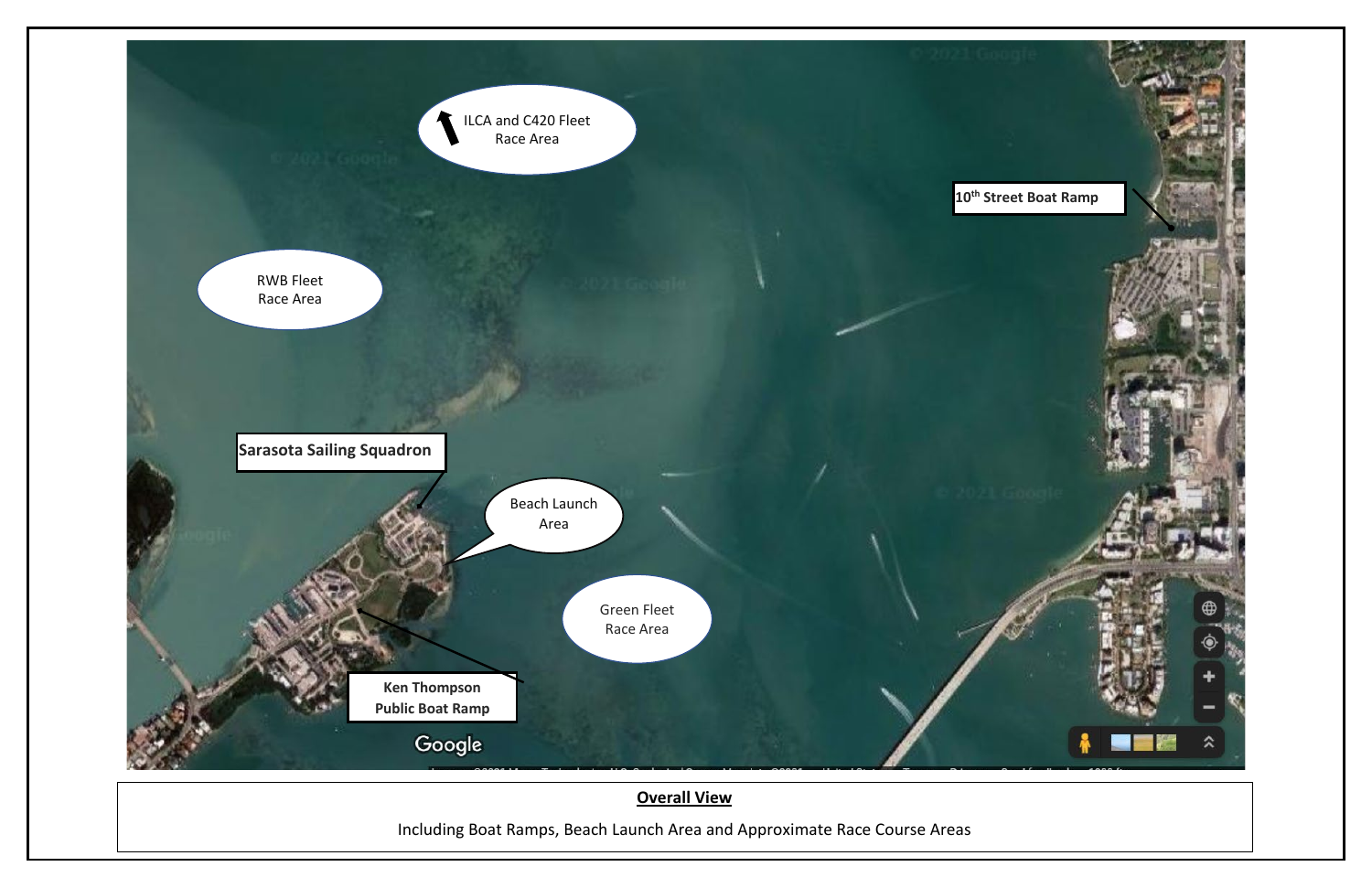## **Ken Thompson Park View**

Please do not park on sidewalks, use parking spots when available.

Please use the public boat ramp to launch power boats.

There is no parking inside the gates of the Club.

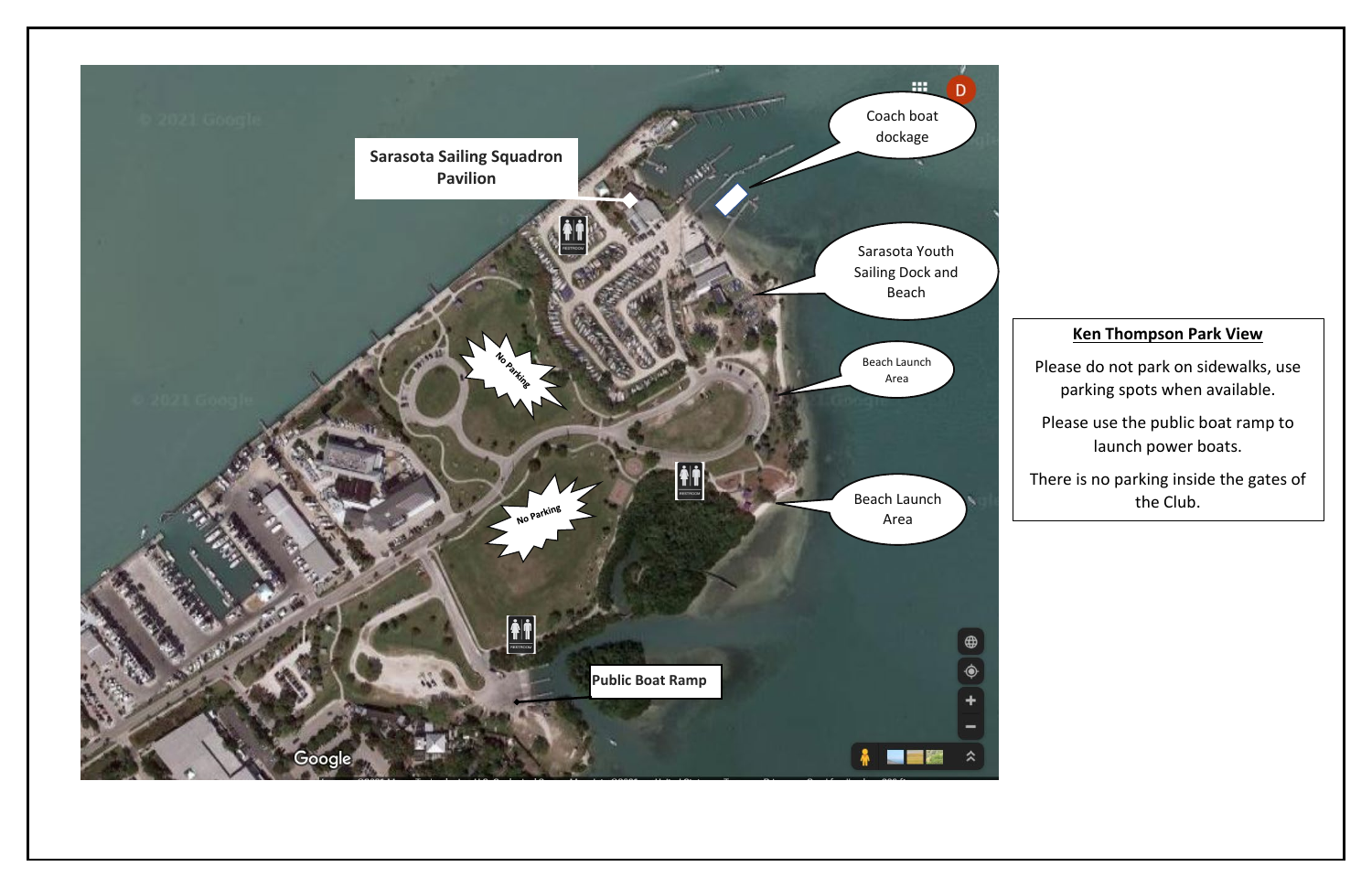

Ken Thompson Park is a public park for Sarasota County and City residents, we share it with many other enthusiasts of Sarasota Bay.

We have found if we keep a lane clear in the center grass area, we can accommodate more vehicles. There is plenty of room to beach launch.

The 'Team' Areas are not assigned. They are suggested areas for your team to set up and launch from.